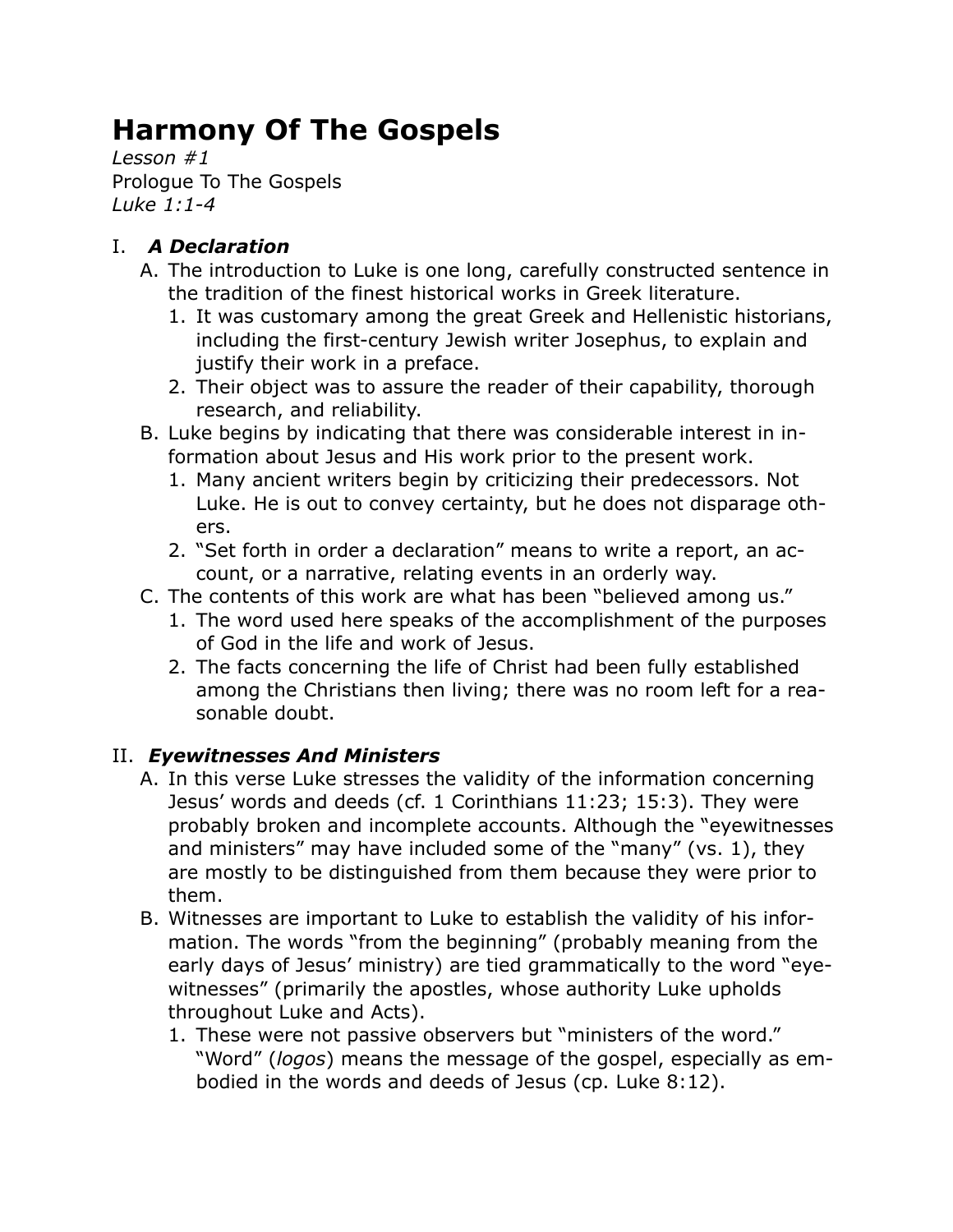- 2. In Acts 1:1, Luke combines the words "do" and "teach" when he describes Jesus' work. In summary, vs. 2 makes a serious claim regarding careful historical research that has weighty implications for our estimate of the entire gospel.
- 3. Inspiration was never meant to encourage mental laziness. Luke had searched diligently to gain all the facts about the life and deeds of Jesus. He followed up everything to the source. He investigated the evidence and became convinced of its truth.
	- a) Except in some specialized cases, inspiration does not mean dictation. God did not whisper into the ears of the biblical authors, but rather worked through each author's own circumstances, thoughts, intentions, and personalities to communicate His divine message. The exceptions would be in those cases where the author is told to write exactly what he is told (as in some prophetic texts) or where God Himself inscribes the text (Exodus 31:18). Evidence that inspiration does not mean dictation is the differences among biblical authors in literary styles, including vocabulary choice, sentence structure, level of diction, and choice of genre. Mark's gospel, for example, is written in a rather rough Semitic style, with a great deal of parataxis (parallel sentences linked by "and"), while Luke's has a more refined Hellenistic literary style.
	- b) The process of writing scripture -- like scripture itself -- was a dynamic interplay between the human and the divine. The authors' own experiences, recollections, research, selection, editing, and composition were together guided by the Holy Spirit so that the result was the accurate word of God. The fact that Luke used outside sources should not be intimidating.
		- (1) The authors of Kings and Chronicles drew from a variety of sources, both canonical and noncanonical (1 Kings 11:41; 14:19, 29; 1 Chronicles 29:29; 2 Chronicles 9:29; 12:15; 20:34; 24:27; 26:22).
		- (2) The letter of Jude cites or alludes to various intertestamental works, including 1 Enoch (Jude 14) and the Assumption of Moses (Jude 9). Paul occasionally quotes from pagan poets and philosophers, including Menander (1 Corinthians15:33), Epimenides (Titus 1:12-13), and Aratus (Acts 17:28 [Luke quoting Paul]).
	- c) Christians of that day had the best opportunity to know whether what was reported about Jesus was true. Many had seen what He did, and all others had the account from those who had witnessed it.